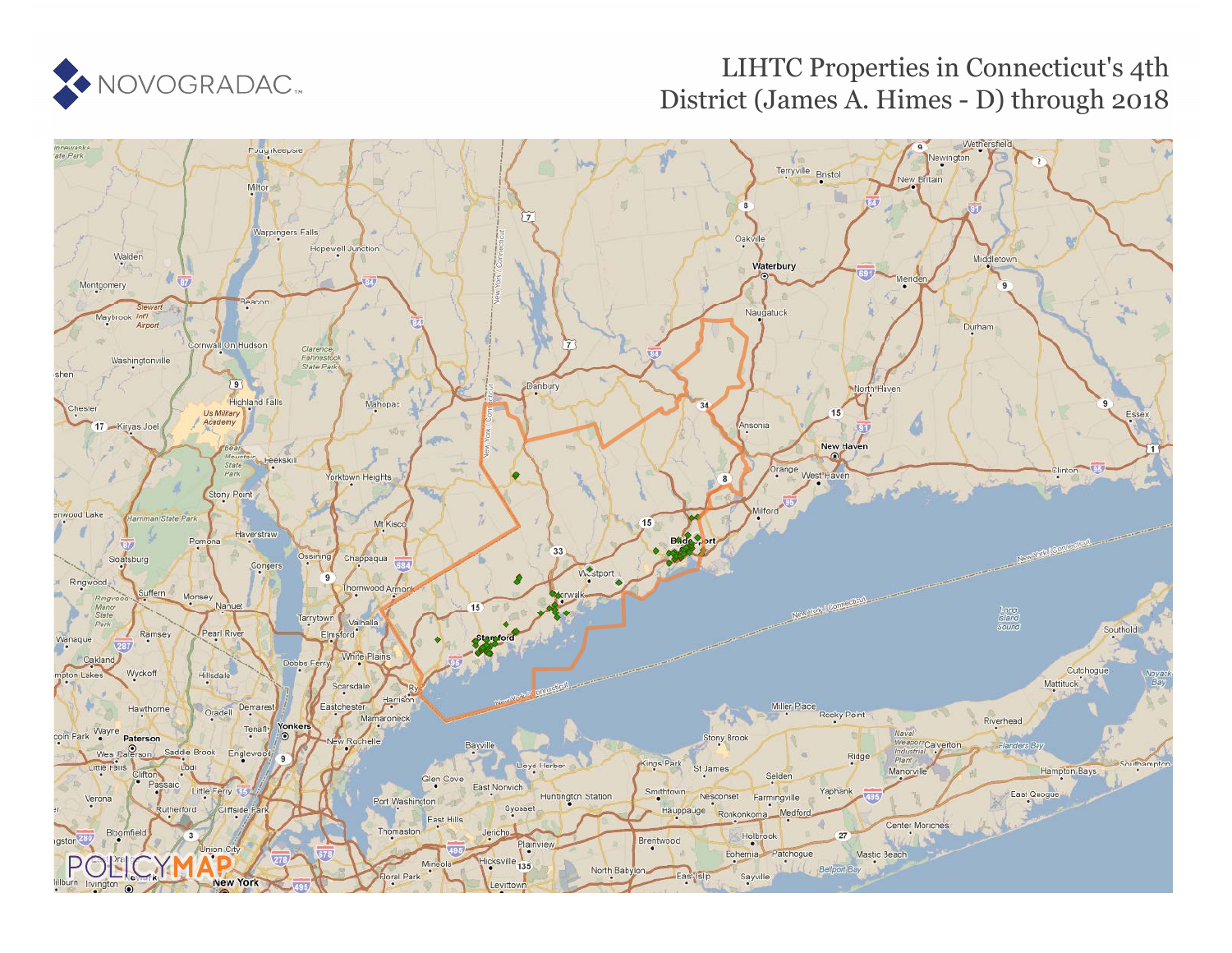| <b>Project Name</b>                            | <b>Address</b>                                  | <b>City</b>       | <b>State</b>       | <b>Zip Code</b> | Nonprofit<br><b>Sponsor</b> | <b>Allocation</b><br>Year | Annual<br><b>Allocated</b><br><b>Amount</b>      | in Service           | <b>Year Placed Construction</b><br><b>Type</b> | <b>Total</b><br><b>Units</b> | Low<br><b>Income</b><br><b>Units</b> | <b>Rent or</b><br><b>Income</b><br><b>Ceiling</b> | <b>Credit</b><br><b>Percentag Exempt</b><br>$\bullet$ | Tax-<br><b>Bond</b> | <b>HUD Multi-</b><br>Family<br>Financing/Rent<br>al Assistance |
|------------------------------------------------|-------------------------------------------------|-------------------|--------------------|-----------------|-----------------------------|---------------------------|--------------------------------------------------|----------------------|------------------------------------------------|------------------------------|--------------------------------------|---------------------------------------------------|-------------------------------------------------------|---------------------|----------------------------------------------------------------|
| ALBION STREET APTS 36 ALBION ST BRIDGEPORT     |                                                 |                   | CT                 | 6605            |                             | Insufficient<br>Data      | \$0                                              | Insufficient<br>Data | Not Indicated                                  | 35                           | $\mathbf 0$                          |                                                   | Not<br>Indicated                                      |                     |                                                                |
| <b>ALLEN O NEILL</b><br><b>HOMES</b>           | 24 ALLEN<br><b>ONEILL DR</b>                    | <b>DARIEN</b>     | ${\rm CT}$         | 6820            |                             | 2011                      | \$0                                              | Insufficient<br>Data | Not Indicated                                  | 106                          | $\mathbf 0$                          |                                                   | Not<br>Indicated                                      |                     |                                                                |
| <b>AUGUSTANA HOMES</b>                         | $525$ PALISADE BRIDGEPORT $\,$ AVE              |                   | ${\cal C}{\cal T}$ | 6610            |                             | Insufficient<br>Data      | $\boldsymbol{\mathsf{S}}\boldsymbol{\mathsf{O}}$ | Insufficient<br>Data | Not Indicated                                  | 325                          | $\mathbf 0$                          |                                                   | <b>Not</b><br>Indicated                               |                     |                                                                |
| <b>BAYVIEW TOWERS</b>                          | 300 TRESSER<br><b>BLVD</b>                      | <b>STAMFORD</b>   | ${\cal C}{\cal T}$ | 6901            |                             | Insufficient<br>Data      | $\$0$                                            | Insufficient<br>Data | Not Indicated                                  | 190                          | $\bf{0}$                             |                                                   | Not<br>Indicated                                      |                     |                                                                |
| CLINTON COMMONS 91 CLINTON<br><b>APTS</b>      | AVE                                             | <b>BRIDGEPORT</b> | CT                 | 6605            |                             | Insufficient<br>Data      | \$0                                              | Insufficient<br>Data | Not Indicated                                  | 32                           | $\boldsymbol{0}$                     |                                                   | <b>Not</b><br>Indicated                               |                     |                                                                |
| <b>HALES COURT</b><br>HOUSING LLC              | <b>HALES CT</b>                                 | <b>WESTPORT</b>   | ${\rm CT}$         |                 |                             | Insufficient<br>Data      | S <sub>0</sub>                                   | Insufficient<br>Data | Not Indicated                                  | 78                           | $\bf{0}$                             |                                                   | Not<br>Indicated                                      |                     |                                                                |
| PALMER SQUARE                                  | 15<br>STONERIDGE STAMFORD<br>CIR                |                   | CT                 | 6902            |                             | Insufficient<br>Data      | \$0                                              | Insufficient<br>Data | Not Indicated                                  | 46                           | $\bf{0}$                             |                                                   | <b>Not</b><br>Indicated                               |                     |                                                                |
| <b>CEDAR ASSOC</b>                             | $106\;\mathrm{W}\, \mathrm{CEDAR}$<br><b>ST</b> | <b>NORWALK</b>    | ${\rm CT}$         | 6854            |                             | Insufficient<br>Data      | \$0                                              | Insufficient<br>Data | Not Indicated                                  | 40                           | 40                                   | 60% AMGI                                          | Not<br>Indicated                                      |                     |                                                                |
| <b>SYCAMORE PLACE</b><br><b>APTS</b>           | 285<br>MAPLEWOOD BRIDGEPORT<br>AVE              |                   | CT                 | 6605            |                             | Insufficient<br>Data      | \$0                                              | Insufficient<br>Data | Not Indicated                                  | 117                          | $\mathbf 0$                          |                                                   | Not<br>Indicated                                      |                     |                                                                |
| THE HEIGHTS AT<br><b>DARIEN</b>                | 1 ALLEN<br><b>ONEILL DR</b>                     | <b>DARIEN</b>     | ${\rm CT}$         | 6820            |                             | Insufficient<br>Data      | $\boldsymbol{\mathsf{s}}$                        | Insufficient<br>Data | Not Indicated                                  | 103                          | $\bf{0}$                             |                                                   | Not<br>Indicated                                      |                     |                                                                |
| WESTWOOD 58<br>PROGRESS DRIVE LP DR            | 11 WESTWOOD STAMFORD                            |                   | ${\cal C}{\cal T}$ | 6902            |                             | Insufficient<br>Data      | $\mathbf{S}$                                     | Insufficient<br>Data | Not Indicated                                  | 57                           | $\mathbf 0$                          |                                                   | <b>Not</b><br>Indicated                               |                     |                                                                |
| <b>HARRISON APTS</b><br><b>BRIDGEPORT YMCA</b> | 651 STATE ST BRIDGEPORT                         |                   | CT                 | 6604            |                             | Insufficient<br>Data      | \$0                                              | Insufficient<br>Data | Not Indicated                                  | 102                          | 102                                  | 60% AMGI                                          | Not<br>Indicated                                      |                     |                                                                |
| HUNTINGTON PLACE HUNTINGTON TRUMBULL           | 1235<br><b>TPKE</b>                             |                   | CT                 | 6611            |                             | Insufficient<br>Data      | \$0                                              | Insufficient<br>Data | Not Indicated                                  | 40                           | 39                                   | 60% AMGI                                          | Not<br>Indicated                                      |                     |                                                                |

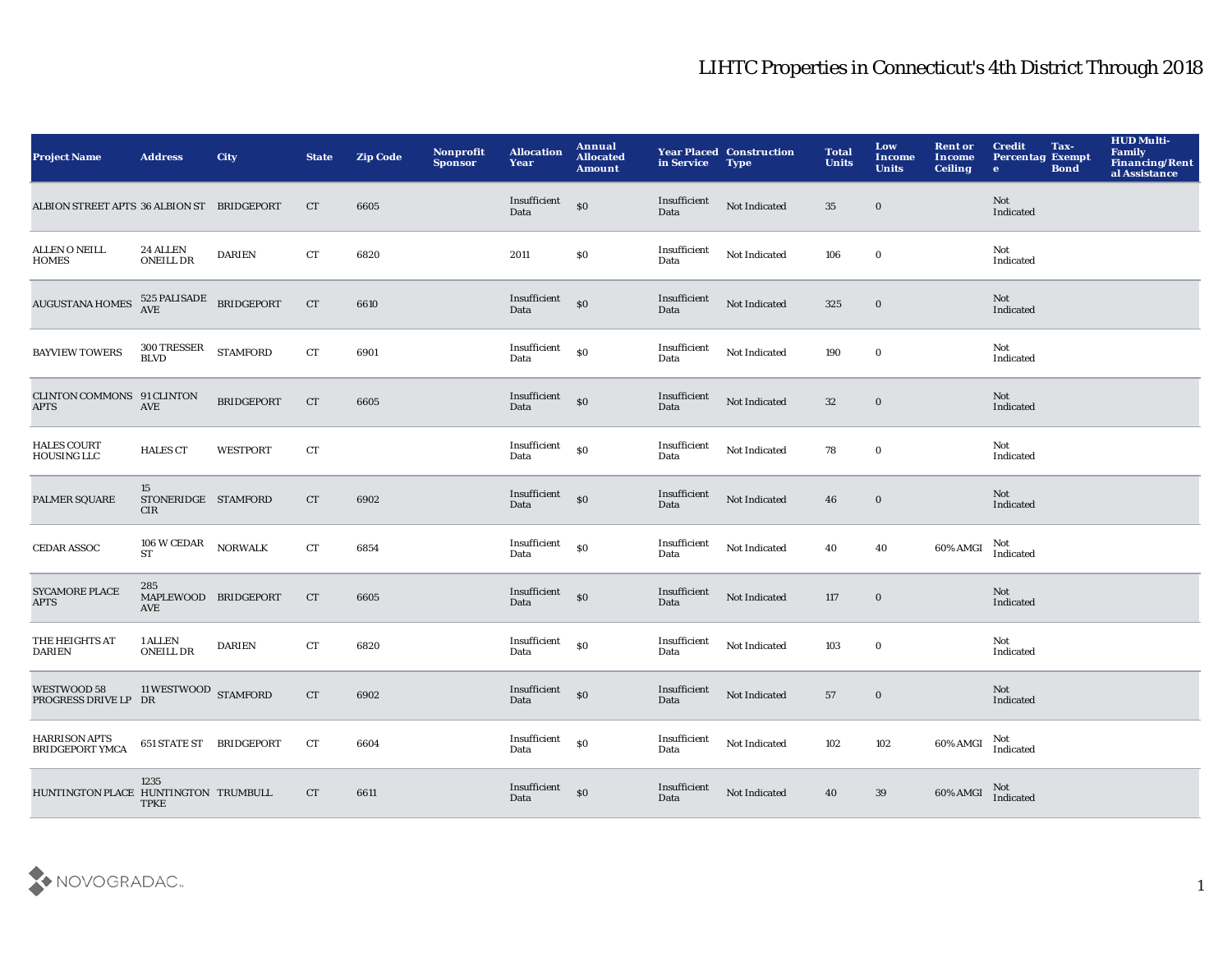| <b>Project Name</b>                                                 | <b>Address</b>                         | <b>City</b>             | <b>State</b>       | <b>Zip Code</b> | Nonprofit<br><b>Sponsor</b> | <b>Allocation</b><br>Year | Annual<br><b>Allocated</b><br><b>Amount</b> | in Service           | <b>Year Placed Construction</b><br><b>Type</b> | <b>Total</b><br><b>Units</b> | Low<br><b>Income</b><br><b>Units</b> | <b>Rent or</b><br>Income<br><b>Ceiling</b> | <b>Credit</b><br><b>Percentag Exempt</b><br>$\bullet$ | Tax-<br><b>Bond</b> | <b>HUD Multi-</b><br>Family<br>Financing/Rent<br>al Assistance |
|---------------------------------------------------------------------|----------------------------------------|-------------------------|--------------------|-----------------|-----------------------------|---------------------------|---------------------------------------------|----------------------|------------------------------------------------|------------------------------|--------------------------------------|--------------------------------------------|-------------------------------------------------------|---------------------|----------------------------------------------------------------|
| PARK SQUARE WEST                                                    | 101 SUMMER<br>ST                       | <b>STAMFORD</b>         | CT                 | 6901            |                             | Insufficient<br>Data      | $\$0$                                       | Insufficient<br>Data | Not Indicated                                  | 143                          | 29                                   | <b>50% AMGI</b>                            | Not<br>Indicated                                      |                     |                                                                |
| <b>SOUTHFIELD</b><br><b>VILLAGE</b><br>SOUTHWOOD<br><b>SQUARE I</b> | 15<br>SOUTHWOOD STAMFORD<br>DR         |                         | CT                 | 6902            |                             | Insufficient<br>Data      | S <sub>0</sub>                              | Insufficient<br>Data | Not Indicated                                  | 136                          | 82                                   | 60% AMGI                                   | Not<br>Indicated                                      |                     |                                                                |
| SOUTHWOOD<br><b>SQUARE I</b>                                        | 14<br>SOUTHWOOD STAMFORD<br>DR         |                         | CT                 | 6902            |                             | Insufficient<br>Data      | $\$0$                                       | Insufficient<br>Data | Not Indicated                                  | 13                           | $10\,$                               | 60% AMGI                                   | Not<br>Indicated                                      |                     |                                                                |
| STERLING MARKET<br><b>ARTIST LOFTS</b>                              | 1042 BROAD ST BRIDGEPORT               |                         | CT                 | 6604            |                             | Insufficient<br>Data      | $\$0$                                       | Insufficient<br>Data | Not Indicated                                  | 61                           | 61                                   | 60% AMGI                                   | Not<br>Indicated                                      |                     |                                                                |
| WOODWARD CLIFFS WOODWARD                                            | 53<br>AVE                              | SOUTH<br><b>NORWALK</b> | ${\rm CT}$         | 6854            |                             | Insufficient<br>Data      | \$0                                         | Insufficient<br>Data | Not Indicated                                  | 6                            | $\bf 6$                              | 60% AMGI                                   | Not<br>Indicated                                      |                     |                                                                |
| 235 LOGAN STREET                                                    | 229 LOGAN ST BRIDGEPORT                |                         | <b>CT</b>          | 6607            | $\mathbf{N}\mathbf{o}$      | 1988                      | \$0\$                                       | 1988                 | Acquisition and<br>Rehab                       | $\bf 6$                      | $\bf 6$                              |                                            | Not<br>Indicated                                      | No                  |                                                                |
| <b>2450 MAIN ST</b>                                                 | 2450 MAIN ST BRIDGEPORT                |                         | CT                 | 6606            | $\mathbf{N}\mathbf{o}$      | 1987                      | $\$0$                                       | 1988                 | Acquisition and<br>Rehab                       | 16                           | ${\bf 16}$                           |                                            | Not<br>Indicated                                      | No                  |                                                                |
| 626 STILLMAN ST                                                     | $626$ STILLMAN $\,$ BRIDGEPORT $\,$ ST |                         | ${\cal C}{\cal T}$ | 6608            | No                          | 1988                      | $\$0$                                       | 1988                 | Acquisition and<br>Rehab                       | $6\phantom{.}$               | $\boldsymbol{6}$                     |                                            | Not<br>Indicated                                      | No                  |                                                                |
| 682 & 686 MAPLE<br><b>STREET</b>                                    | <b>682 MAPLE ST BRIDGEPORT</b>         |                         | CT                 | 6608            | $\mathbf{N}\mathbf{o}$      | 1988                      | $\$0$                                       | 1988                 | Acquisition and<br>Rehab                       | $\overline{4}$               | $\overline{4}$                       |                                            | Not<br>Indicated                                      | No                  |                                                                |
| 99-115 WILLIAM<br><b>STREET</b>                                     | 99 WILLIAM<br><b>ST</b>                | <b>BRIDGEPORT</b>       | CT                 | 6608            | $\mathbf{N}\mathbf{o}$      | 1988                      | $\$0$                                       | 1988                 | Acquisition and<br>Rehab                       | ${\bf 14}$                   | 14                                   |                                            | Not<br>Indicated                                      | No                  |                                                                |
| <b>CONGERS HOUSE</b>                                                | 616 KOSSUTH BRIDGEPORT<br>ST           |                         | CT                 | 6608            | No                          | 1988                      | \$0                                         | 1988                 | Acquisition and<br>Rehab                       | 8                            | 8                                    |                                            | Not<br>Indicated                                      | No                  |                                                                |
| 379-395 EAST MAIN<br>STREET APTS                                    | 379 E MAIN ST BRIDGEPORT               |                         | <b>CT</b>          | 6608            | No                          | 1988                      | \$0                                         | 1989                 | Acquisition and<br>Rehab                       | 27                           | 27                                   |                                            | Not<br>Indicated                                      | No                  |                                                                |
| OAK KNOLL APTS                                                      | 544<br>CONNECTICUT NORWALK<br>AVE      |                         | CT                 | 6854            | No                          | 1988                      | \$0                                         | 1989                 | <b>New Construction</b>                        | 42                           | 20                                   |                                            | Not<br>Indicated                                      | No                  |                                                                |

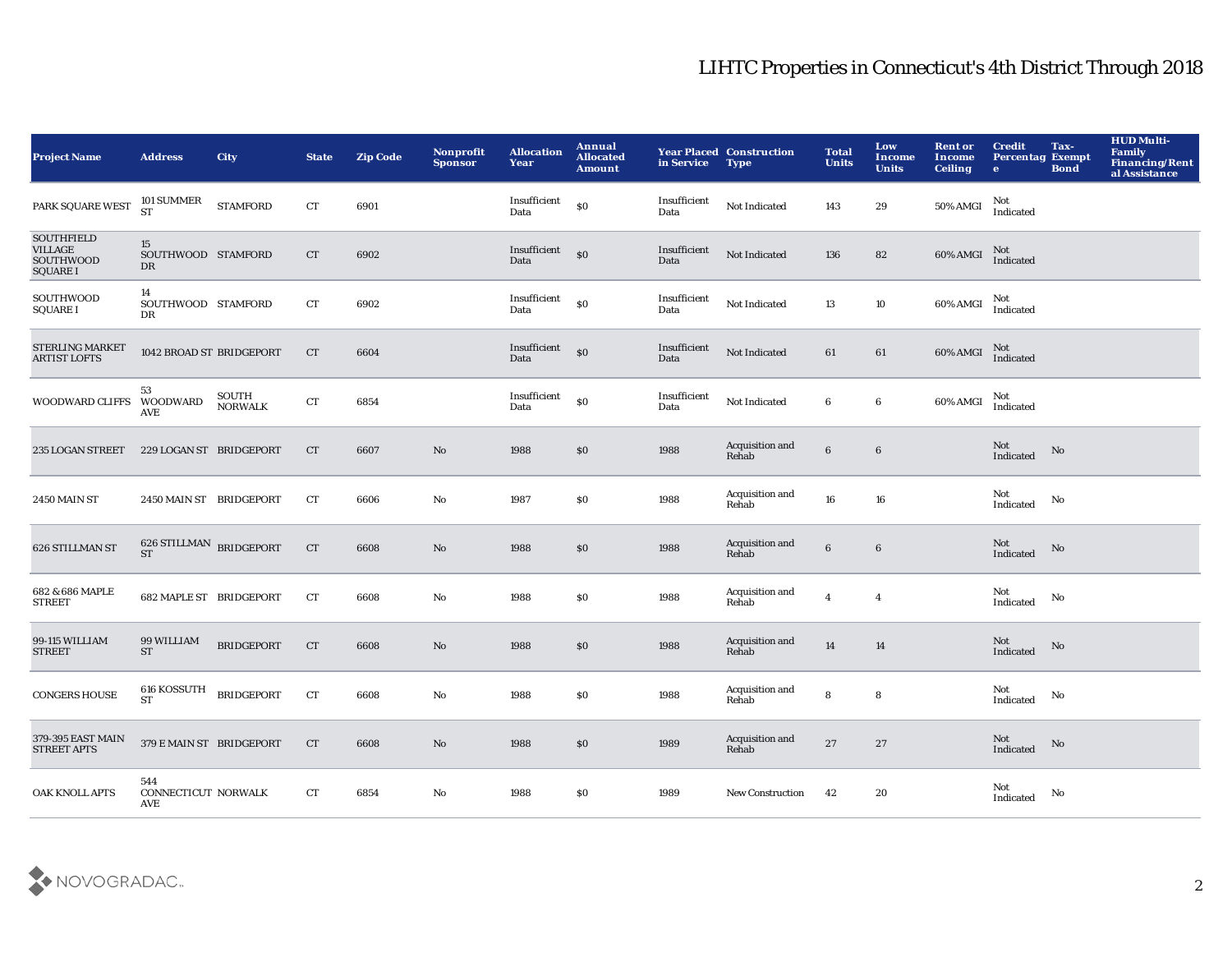| <b>Project Name</b>                                       | <b>Address</b>                          | <b>City</b>               | <b>State</b> | <b>Zip Code</b> | Nonprofit<br><b>Sponsor</b> | <b>Allocation</b><br>Year | Annual<br><b>Allocated</b><br><b>Amount</b> | in Service | <b>Year Placed Construction</b><br><b>Type</b> | <b>Total</b><br><b>Units</b> | Low<br><b>Income</b><br><b>Units</b> | <b>Rent or</b><br>Income<br><b>Ceiling</b> | <b>Credit</b><br><b>Percentag Exempt</b><br>$\bullet$ | Tax-<br><b>Bond</b> | <b>HUD Multi-</b><br>Family<br>Financing/Rent<br>al Assistance |
|-----------------------------------------------------------|-----------------------------------------|---------------------------|--------------|-----------------|-----------------------------|---------------------------|---------------------------------------------|------------|------------------------------------------------|------------------------------|--------------------------------------|--------------------------------------------|-------------------------------------------------------|---------------------|----------------------------------------------------------------|
| DR KENNEDY HOMES 108 SW 11TH                              |                                         | FORT<br><b>LAUDERDALE</b> | FL           |                 |                             | 2014                      | \$0                                         | 2012       | Not Indicated                                  | 132                          | 132                                  |                                            | 70%<br>present<br>value                               | No                  |                                                                |
| <b>ROSE HEIGHTS</b>                                       | 371 E MAIN ST BRIDGEPORT                |                           | CT           | 6608            | $\rm No$                    | 1989                      | \$0                                         | 1990       | Acquisition and<br>Rehab                       | 17                           | 17                                   |                                            | Not<br>Indicated                                      | No                  |                                                                |
| <b>ST MAURICE</b><br><b>ELDERLLY</b>                      | 235<br>GLENBROOK STAMFORD<br>RD         |                           | CT           | 6906            | $\mathbf{N}\mathbf{o}$      | 1989                      | \$0                                         | 1990       | Acquisition and<br>Rehab                       | $30\,$                       | $30\,$                               |                                            | Not<br>Indicated                                      | No                  |                                                                |
| <b>HALPIN COURT</b>                                       | 17 HALPIN LN RIDGEFIELD                 |                           | CT           | 6877            | No                          | 1989                      | \$0                                         | 1991       | <b>New Construction</b>                        | 25                           | 25                                   |                                            | Not<br>Indicated                                      | No                  |                                                                |
| <b>PUTNAM SQUARE</b>                                      | 1428 MAIN ST BRIDGEPORT                 |                           | CT           | 6604            | $\mathbf{N}\mathbf{o}$      | 1989                      | \$0                                         | 1991       | New Construction                               | 18                           | 18                                   |                                            | Not<br>Indicated                                      | No                  |                                                                |
| RENAISSANCE PLAZA WASHINGTON BRIDGEPORT                   | 210<br>AVE                              |                           | CT           | 6604            | $\mathbf {No}$              | 1991                      | \$0                                         | 1992       | <b>New Construction</b>                        | 81                           | 81                                   | 60% AMGI                                   | Not<br>Indicated                                      | No                  |                                                                |
| <b>30 WEST AVE APTS</b>                                   | <b>24 W AVE</b>                         | <b>NORWALK</b>            | ${\rm CT}$   | 6854            | $\mathbf{N}\mathbf{o}$      | 1994                      | $\$0$                                       | 1995       | Acquisition and<br>Rehab                       | $\bf{22}$                    | 22                                   | 60% AMGI                                   | 70%<br>present<br>value                               | No                  |                                                                |
| BISHOP PLACE APTS 20 BISHOP AVE BRIDGEPORT                |                                         |                           | CT           | 6607            | Yes                         | 1994                      | \$0                                         | 1996       | Acquisition and<br>Rehab                       | $15\,$                       | 15                                   | 60% AMGI                                   | 70%<br>present<br>value                               | No                  |                                                                |
| MAPLEWOOD COURT MAPLEWOOD BRIDGEPORT                      | 434<br>AVE                              |                           | CT           | 6605            | Yes                         | 1994                      | \$0                                         | 1996       | Acquisition and<br>Rehab                       | $32\,$                       | 32                                   | 60% AMGI                                   | 70%<br>present<br>value                               | No                  |                                                                |
| PARSONGE COTTAGE 88<br><b>HOME FOR THE</b><br><b>AGED</b> | PARSONAGE<br>RD                         | <b>GREENWICH</b>          | CT           | 6830            | Yes                         | 1995                      | \$0                                         | 1996       | Acquisition and<br>Rehab                       | 36                           | 29                                   |                                            | 70%<br>present<br>value                               | No                  |                                                                |
| <b>STILLWATER</b><br><b>HEIGHTS</b>                       | 53<br>STILLWATER STAMFORD<br><b>AVE</b> |                           | ${\rm CT}$   | 6902            | Yes                         | 1994                      | \$0                                         | 1996       | Acquisition and<br>Rehab                       | 15                           | 15                                   | 60% AMGI                                   | 70%<br>present<br>value                               | No                  |                                                                |
| TRINITY PARK                                              | 80 SPRUCE ST STAMFORD                   |                           | CT           | 6902            | Yes                         | 1995                      | \$0                                         | 1996       | Acquisition and<br>Rehab                       | 48                           | 48                                   | 60% AMGI                                   | 70%<br>present<br>value                               | No                  |                                                                |
| CRESCENT BUILDING WASHINGTON BRIDGEPORT                   | 431<br>AVE                              |                           | <b>CT</b>    | 6604            | Yes                         | 1996                      | \$0                                         | 1997       | Acquisition and<br>Rehab                       | 38                           | ${\bf 38}$                           | 60% AMGI                                   | 70%<br>present<br>value                               | No                  |                                                                |

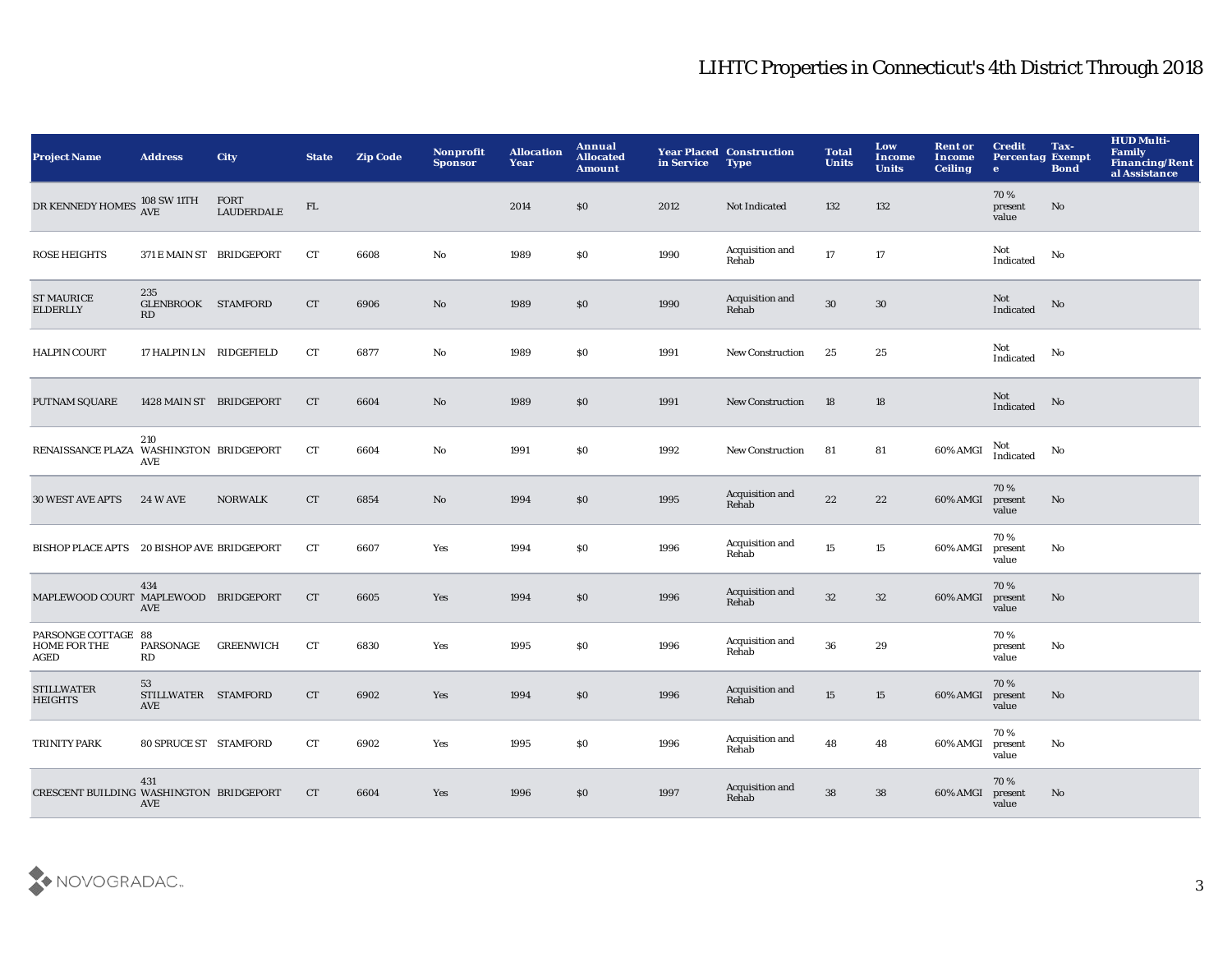| <b>Project Name</b>                                                         | <b>Address</b>                               | <b>City</b>       | <b>State</b>       | <b>Zip Code</b> | Nonprofit<br><b>Sponsor</b> | <b>Allocation</b><br>Year | Annual<br><b>Allocated</b><br><b>Amount</b> | in Service | <b>Year Placed Construction</b><br><b>Type</b> | <b>Total</b><br><b>Units</b> | Low<br><b>Income</b><br><b>Units</b> | <b>Rent or</b><br>Income<br><b>Ceiling</b> | <b>Credit</b><br><b>Percentag Exempt</b><br>$\bullet$ | Tax-<br><b>Bond</b> | <b>HUD Multi-</b><br><b>Family</b><br><b>Financing/Rent</b><br>al Assistance |
|-----------------------------------------------------------------------------|----------------------------------------------|-------------------|--------------------|-----------------|-----------------------------|---------------------------|---------------------------------------------|------------|------------------------------------------------|------------------------------|--------------------------------------|--------------------------------------------|-------------------------------------------------------|---------------------|------------------------------------------------------------------------------|
| <b>NEW CITY HOTEL</b>                                                       | 40 S MAIN ST NORWALK                         |                   | CT                 | 6854            | Yes                         | 1996                      | \$0                                         | 1997       | Acquisition and<br>Rehab                       | 44                           | 44                                   | 60% AMGI                                   | 70%<br>present<br>value                               | No                  |                                                                              |
| THE MARVIN                                                                  | 60 GREGORY<br><b>BLVD</b>                    | $\sf{NORMALK}$    | CT                 | 6855            | $\mathbf{N}\mathbf{o}$      | 1995                      | \$0                                         | 1997       | Acquisition and<br>Rehab                       | 49                           | 49                                   | 60% AMGI                                   | 70%<br>present<br>value                               | $\mathbf{No}$       |                                                                              |
| THE ATLANTIC                                                                | 50 BELL ST                                   | <b>STAMFORD</b>   | ${\cal C}{\cal T}$ | 6901            | Yes                         | 1995                      | $\$0$                                       | 1997       | <b>New Construction</b>                        | 28                           |                                      | 28 60% AMGI                                | 70%<br>present<br>value                               | No                  |                                                                              |
| <b>COLONY APTS</b>                                                          | 41 LUDLOW ST STAMFORD                        |                   | CT                 | 6902            | Yes                         | 1996                      | \$0                                         | 1997       | <b>New Construction</b>                        | 29                           | 29                                   | 60% AMGI                                   | 70%<br>present<br>value                               | No                  |                                                                              |
| <b>FAIRFIELD APTS</b>                                                       | 1062<br><b>FAIRFIELD</b><br>AVE              | <b>BRIDGEPORT</b> | ${\rm CT}$         | 6605            | Yes                         | 1997                      | <b>SO</b>                                   | 1998       | New Construction                               | 34                           | 34                                   | 60% AMGI                                   | 70%<br>present<br>value                               | No                  |                                                                              |
| ATLANTIC PARK APTS $^{660}_{ST}$ ATLANTIC STAMFORD                          |                                              |                   | CT                 | 6902            | Yes                         | 1996                      | \$0                                         | 1998       | Acquisition and<br>Rehab                       | $\bf 27$                     | $27\,$                               | 60% AMGI                                   | 70%<br>present<br>value                               | $\mathbf{No}$       |                                                                              |
| YALE STREET<br><b>COMMONS</b>                                               | 140 YALE ST                                  | <b>BRIDGEPORT</b> | ${\rm CT}$         | 6605            | Yes                         | 1996                      | \$0                                         | 1998       | <b>New Construction</b>                        | 44                           | 38                                   | 60% AMGI                                   | 70%<br>present<br>value                               | No                  |                                                                              |
| <b>HIDDEN BROOK</b>                                                         | 1655 POST RD<br>$\mathbf E$                  | <b>WESTPORT</b>   | CT                 | 6880            | Yes                         | 1997                      | \$0                                         | 1999       | <b>New Construction</b>                        | 39                           | 39                                   | 50% AMGI                                   | 70%<br>present<br>value                               | No                  |                                                                              |
| <b>WASHINGTON PARK</b><br><b>REVITALIZATION</b><br>PROJECT LP               | 480 E<br>WASHINGTON BRIDGEPORT<br><b>AVE</b> |                   | CT                 | 6608            | Yes                         | 1997                      | \$0                                         | 1999       | Acquisition and<br>Rehab                       | 35                           | 35                                   | 60% AMGI                                   | 70%<br>present<br>value                               | No                  |                                                                              |
| <b>STRATFIELD APTS</b>                                                      | 45 CHAPEL ST BRIDGEPORT                      |                   | CT                 | 6604            | No                          | 1999                      | \$0                                         | 2000       | Acquisition and<br>Rehab                       | 191                          | 191                                  | 60% AMGI                                   | 30%<br>present<br>value                               | Yes                 |                                                                              |
| <b>PARK CITY</b><br>RESIDENTIAL CARE 752 PARK AVE BRIDGEPORT<br><b>HOME</b> |                                              |                   | CT                 | 6604            | $\mathbf{No}$               | 2001                      | \$0                                         | 2001       | Acquisition and<br>Rehab                       | 50                           | 40                                   | 60% AMGI                                   | <b>Both 30%</b><br>and 70%<br>present<br>value        | $\mathbf {No}$      |                                                                              |
| <b>SOUTHFIELD</b><br><b>VILLAGE SQUARE II</b>                               | 117<br>SOUTHWOOD STAMFORD<br>$_{\rm DR}$     |                   | CT                 | 6902            | No                          | 2001                      | \$0                                         | 2003       | New Construction                               | 110                          | 92                                   | 60% AMGI                                   | 70%<br>present<br>value                               | $\mathbf{No}$       |                                                                              |
| <b>SOUTHFIELD</b><br><b>VILLAGE LP III</b>                                  | 14<br>SOUTHWOOD STAMFORD<br>DR               |                   | CT                 | 6902            | No                          | 2003                      | <b>SO</b>                                   | 2005       | <b>New Construction</b>                        | 56                           | 46                                   | 60% AMGI                                   | 70%<br>present<br>value                               | No                  |                                                                              |

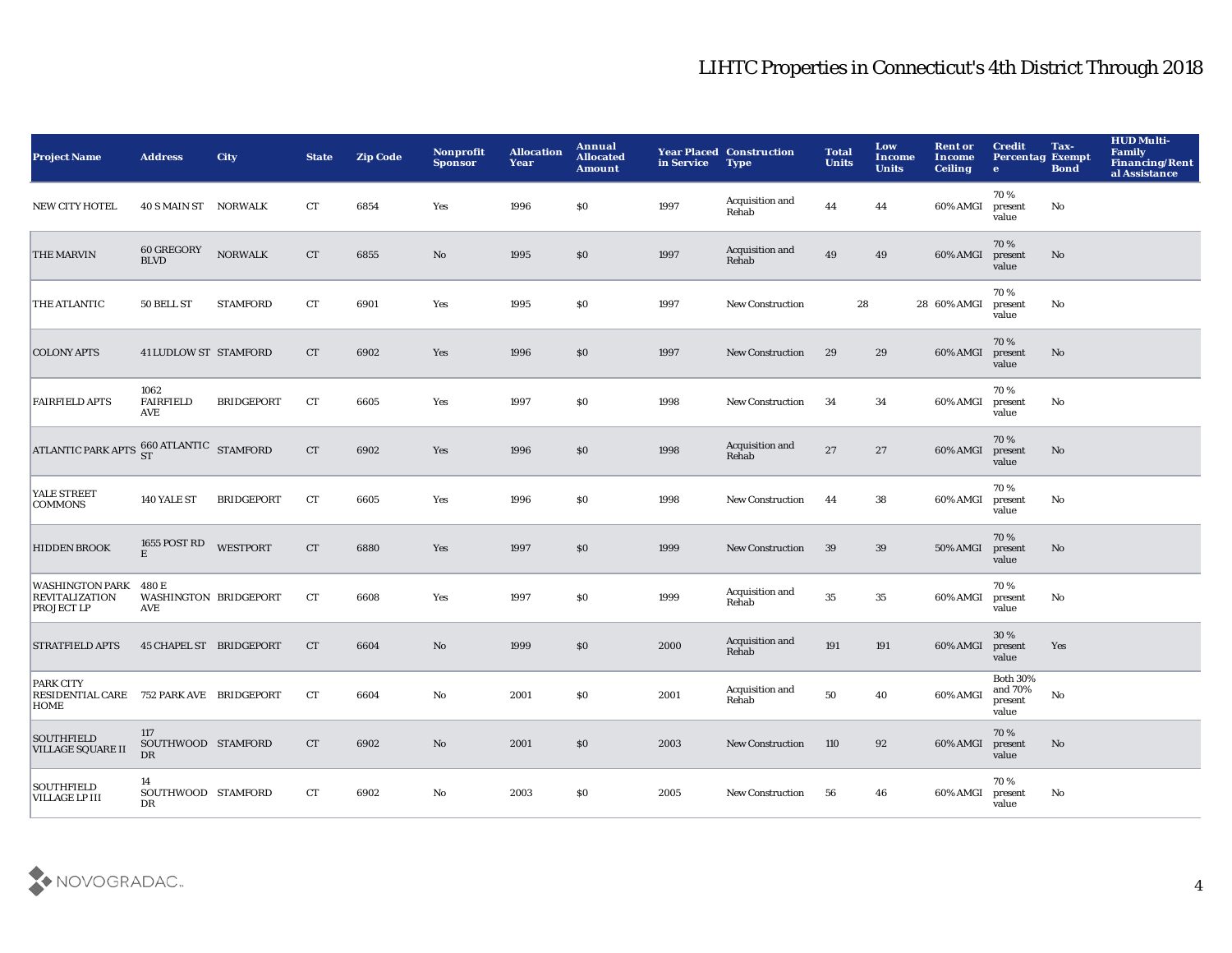| <b>Project Name</b>                            | <b>Address</b>                    | <b>City</b>       | <b>State</b>       | <b>Zip Code</b> | Nonprofit<br><b>Sponsor</b> | <b>Allocation</b><br>Year | Annual<br><b>Allocated</b><br><b>Amount</b> | in Service | <b>Year Placed Construction</b><br><b>Type</b> | <b>Total</b><br><b>Units</b> | Low<br>Income<br><b>Units</b> | <b>Rent or</b><br>Income<br><b>Ceiling</b> | <b>Credit</b><br><b>Percentag Exempt</b><br>$\bullet$ | Tax-<br><b>Bond</b> | <b>HUD Multi-</b><br><b>Family</b><br>Financing/Rent<br>al Assistance |
|------------------------------------------------|-----------------------------------|-------------------|--------------------|-----------------|-----------------------------|---------------------------|---------------------------------------------|------------|------------------------------------------------|------------------------------|-------------------------------|--------------------------------------------|-------------------------------------------------------|---------------------|-----------------------------------------------------------------------|
| <b>HUNTINGTON</b><br><b>SENIOR HOUSING</b>     | 80 WHITE<br><b>PLAINS RD</b>      | <b>TRUMBULL</b>   | CT                 | 6611            | Yes                         | 2004                      | \$482,385                                   | 2006       | <b>New Construction</b>                        | 40                           | 39                            | 60% AMGI                                   | 70%<br>present<br>value                               | No                  |                                                                       |
| <b>OLDE SCHOOL</b><br><b>COMMONS APTS</b>      | 1059<br>PEMBROKE ST BRIDGEPORT    |                   | ${\rm CT}$         | 6608            | Yes                         | 2005                      | \$0                                         | 2006       | Acquisition and<br>Rehab                       | 25                           | 25                            | 50% AMGI                                   | 70%<br>present<br>value                               | No                  |                                                                       |
| <b>EAST MAIN MEWS</b>                          | 588 E MAIN ST BRIDGEPORT          |                   | CT                 | 6608            | $\rm No$                    | 2005                      | \$258,714                                   | 2007       | Acquisition and<br>Rehab                       | 20                           | 20                            | 60% AMGI                                   | 70%<br>present<br>value                               | $\mathbf {No}$      |                                                                       |
| <b>TAYLOR STREET</b>                           | 25 TAYLOR ST STAMFORD             |                   | ${\rm CT}$         | 6902            | No                          | 2005                      | \$0                                         | 2007       | New Construction                               | 16                           | 16                            | 60% AMGI                                   | 70%<br>present<br>value                               | No                  |                                                                       |
| <b>POST HOUSE APTS</b><br><b>HOPE VI</b>       | <b>40 CLINTON</b><br>AVE          | <b>STAMFORD</b>   | ${\cal C}{\cal T}$ | 6901            | No                          | 2006                      | \$1,578,854                                 | 2008       | New Construction                               | 60                           | 60                            | 60% AMGI                                   | 70%<br>present<br>value                               | No                  |                                                                       |
| <b>BRIDGEPORT</b><br><b>ELDERLY APTS</b>       | <b>2400 N AVE</b>                 | <b>BRIDGEPORT</b> | ${\rm CT}$         | 6604            | No                          | 2008                      | \$250,121                                   | 2009       | Acquisition and<br>Rehab                       | 85                           | 85                            | 60% AMGI                                   | 30%<br>present<br>value                               | Yes                 |                                                                       |
| <b>FAIRGATE</b>                                | <b>90 FAIRFIELD</b><br><b>AVE</b> | <b>STAMFORD</b>   | ${\cal C}{\cal T}$ | 6902            | $\mathbf{N}\mathbf{o}$      | 2008                      | \$1,725,000                                 | 2009       | <b>New Construction</b>                        | 90                           | 55                            | 60% AMGI                                   | 70%<br>present<br>value                               | $\mathbf{No}$       |                                                                       |
| RHA<br><b>MODERNIZATION</b>                    | 51 PROSPECT<br>R <sub>D</sub> G   | <b>RIDGEFIELD</b> | ${\rm CT}$         | 6877            | No                          | 2007                      | \$929,912                                   | 2009       | Not Indicated                                  | 132                          | 131                           | 60% AMGI                                   | 70%<br>present<br>value                               | No                  |                                                                       |
| <b>STAMFORD METRO</b><br><b>GREEN APTS LLC</b> | 84 HENRY ST STAMFORD              |                   | CT                 | 6902            | No                          | 2007                      | \$1,344,169                                 | 2009       | New Construction                               | 50                           | 50                            | 60% AMGI                                   | 70%<br>present<br>value                               | No                  |                                                                       |
| <b>AREYTO APTS</b>                             | 665 ARCTIC ST BRIDGEPORT          |                   | ${\rm CT}$         | 6608            | Yes                         | 2008                      | \$513,276                                   | 2010       | <b>New Construction</b>                        | 20                           | 20                            | 50% AMGI                                   | 70%<br>present<br>value                               | No                  |                                                                       |
| <b>FAIR STREET APTS</b>                        | 80 FAIR ST                        | <b>NORWALK</b>    | CT                 | 6851            | Yes                         | 2009                      | \$379,890                                   | 2010       | <b>New Construction</b>                        | - 57                         | 57                            | 60% AMGI                                   | 30 %<br>present<br>value                              | Yes                 |                                                                       |
| FRIENDSHIP HOUSE 28 PERRY ST                   |                                   | <b>STAMFORD</b>   | CT                 | 6902            | Yes                         | 2012                      | \$847,662                                   | 2010       | Acquisition and<br>Rehab                       | 121                          | 121                           | 60% AMGI                                   | 30%<br>present<br>value                               | Yes                 |                                                                       |
| <b>MILL APTS</b>                               | 57 MILLPORT<br><b>AVE</b>         | <b>NEW CANAAN</b> | CT                 | 6840            | $\rm No$                    | 2012                      | \$238,803                                   | 2010       | <b>New Construction</b>                        | 40                           | 40                            | 60% AMGI                                   | 30 %<br>present<br>value                              | Yes                 |                                                                       |

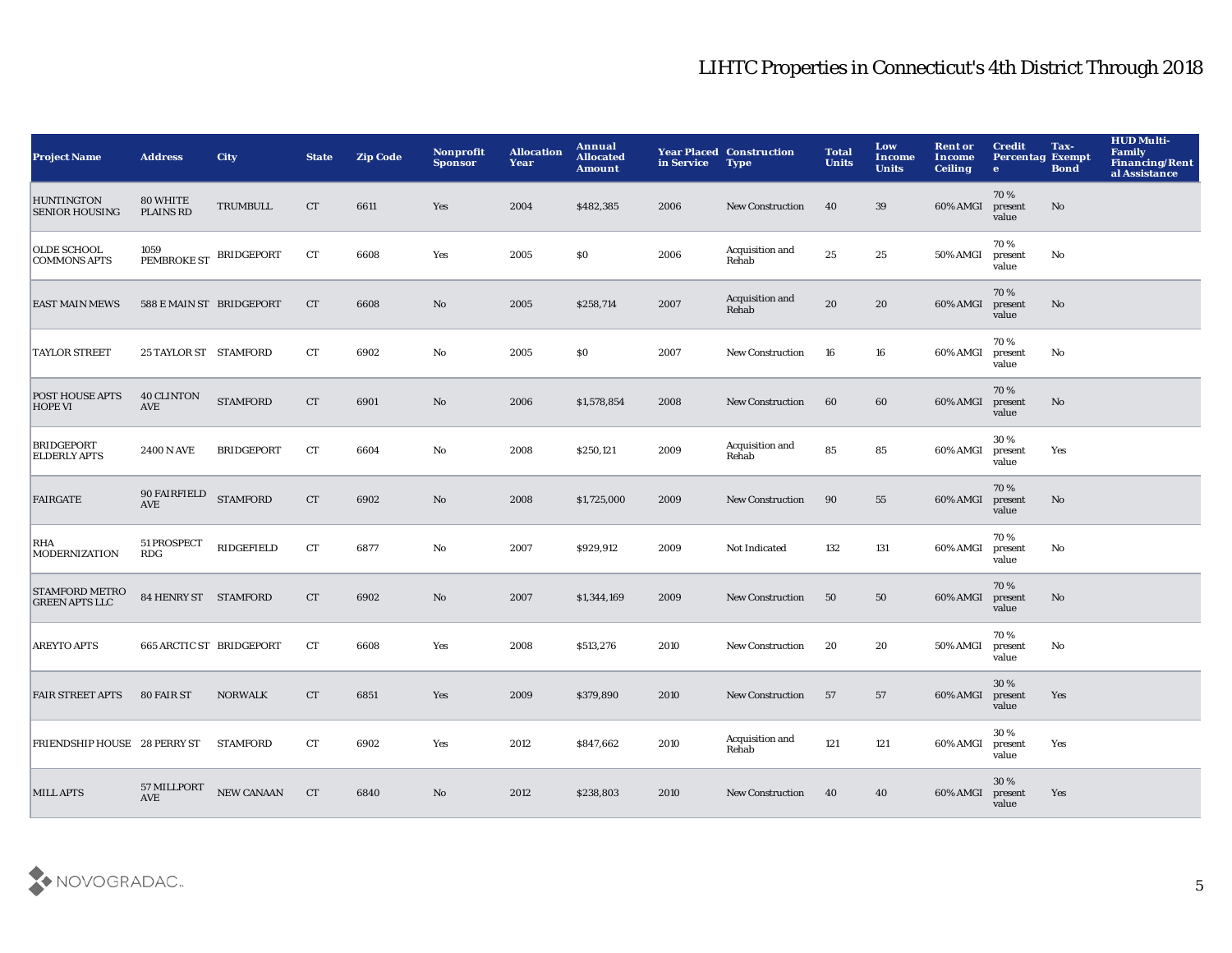| <b>Project Name</b>                                                                                                                      | <b>Address</b>                                                                        | <b>City</b>                    | <b>State</b>       | <b>Zip Code</b> | Nonprofit<br><b>Sponsor</b> | <b>Allocation</b><br>Year | Annual<br><b>Allocated</b><br><b>Amount</b> | in Service | <b>Year Placed Construction</b><br><b>Type</b> | <b>Total</b><br><b>Units</b> | Low<br>Income<br><b>Units</b> | <b>Rent or</b><br>Income<br><b>Ceiling</b> | <b>Credit</b><br><b>Percentag Exempt</b><br>$\bullet$ | Tax-<br><b>Bond</b> | <b>HUD Multi-</b><br><b>Family</b><br><b>Financing/Rent</b><br>al Assistance |
|------------------------------------------------------------------------------------------------------------------------------------------|---------------------------------------------------------------------------------------|--------------------------------|--------------------|-----------------|-----------------------------|---------------------------|---------------------------------------------|------------|------------------------------------------------|------------------------------|-------------------------------|--------------------------------------------|-------------------------------------------------------|---------------------|------------------------------------------------------------------------------|
| <b>ELEANOR</b>                                                                                                                           |                                                                                       | <b>695 PARK AVE BRIDGEPORT</b> | <b>CT</b>          | 6604            | Yes                         | 2007                      | \$1,274,576                                 | 2010       | Acquisition and<br>Rehab                       | 62                           | 62                            | 60% AMGI                                   | 70%<br>present<br>value                               | No                  |                                                                              |
| <b>BAYVIEW TOWERS</b>                                                                                                                    | 300 TRESSER<br>BOULEVARD                                                              | <b>STAMFORD</b>                | CT                 | 6901            |                             | 2011                      | \$768,139                                   | 2012       | Acquisition and<br>Rehab                       | 200                          | 190                           |                                            | 30 %<br>present<br>value                              | Yes                 |                                                                              |
| <b>MARSHALL</b><br><b>COMMONS (FKA</b><br><b>LUDLOW PLACE)</b>                                                                           | 192 LUDLOW<br><b>STREET</b>                                                           | <b>STAMFORD</b>                | ${\cal C}{\cal T}$ | 6902            |                             | 2010                      | \$1,807,772                                 | 2012       | <b>New Construction</b>                        | 50                           | 50                            |                                            | 70%<br>present<br>value                               |                     |                                                                              |
| <b>SYCAMORE PLACE</b>                                                                                                                    | 285<br>MAPLEWOOD BRIDGEPORT<br><b>AVENUE</b>                                          |                                | CT                 | 6605            |                             | 2010                      | \$3,520,733                                 | 2012       | Acquisition and<br>Rehab                       | 118                          | 118                           |                                            | 30%<br>present<br>value                               | Yes                 |                                                                              |
| <b>CLINTON COMMONS CLINTON</b>                                                                                                           | 75-101<br><b>AVENUE</b>                                                               | <b>BRIDGEPORT</b>              | CT                 | 6605            |                             | 2010                      | \$425,662                                   | 2013       | <b>New Construction</b>                        | 33                           |                               | $\bf 33$                                   | 30%<br>present<br>value                               |                     |                                                                              |
| $\begin{array}{ll} \textbf{ELMCREST} \textbf{ TERRACE} \, \textbf{S} \, \textbf{1} \, \textbf{ELMCREST} \\ \textbf{TERRACE} \end{array}$ |                                                                                       | <b>NORWALK</b>                 | CT                 | 6850            |                             | 2011                      | \$547,389                                   | 2013       | <b>New Construction</b>                        | 18                           | $18\,$                        |                                            | 70%<br>present<br>value                               |                     |                                                                              |
| RIVER COMMONS APA <sup>15</sup> SCHOOL                                                                                                   |                                                                                       | <b>NORWALK</b>                 | CT                 | 6851            |                             | 2011                      | \$702,484                                   | 2013       | Acquisition and<br>Rehab                       | 34                           | 34                            |                                            | 30%<br>present<br>value                               | Yes                 |                                                                              |
| THE HEIGHTS AT DAR                                                                                                                       | ELM STREET,<br>NOROTON<br>AVENUE,<br><b>WEST AVENUE</b>                               | <b>DARIEN</b>                  | <b>CT</b>          | 6820            |                             | 2012                      | \$2,470,784                                 | 2013       | Acquisition and<br>Rehab                       | 106                          | 102                           |                                            | 70%<br>present<br>value                               |                     |                                                                              |
| <b>CLINTON MANOR</b>                                                                                                                     | 22 CLINTON<br><b>AVENUE</b>                                                           | <b>STAMFORD</b>                | CT                 | 6901            |                             | 2011                      | \$349,645                                   | 2014       | Acquisition and<br>Rehab                       | 88                           | 88                            |                                            | 30%<br>present<br>value                               |                     |                                                                              |
| <b>QUINTARD MANOR</b>                                                                                                                    | $\begin{tabular}{ll} $18$ QUINTARD & STAMFORD \\ TERRACE & & $STAMFORD \end{tabular}$ |                                | CT                 | 6902            |                             | 2013                      | \$296,636                                   | 2014       | Acquisition and<br>Rehab                       | 60                           | $\bf{0}$                      |                                            | 30%<br>present<br>value                               | Yes                 |                                                                              |
| <b>AUGUSTANA HOMES</b>                                                                                                                   | $525$ PALISADE BRIDGEPORT AVENUE                                                      |                                | CT                 | 6904            |                             | 2013                      | \$619,787                                   | 2015       | Acquisition and<br>Rehab                       | 186                          | 184                           | 60% AMGI                                   | 30%<br>present<br>value                               |                     |                                                                              |
| <b>PALMERS SQUARE</b>                                                                                                                    | <b>26 PALMERS</b><br><b>HILL</b>                                                      | <b>STAMFORD</b>                | CT                 | 6902            |                             | 2009                      | \$9,232,487                                 | 2015       | <b>Both New</b><br>Construction and<br>A/R     | 76                           | 46                            | 60% AMGI                                   | 70%<br>present<br>value                               |                     |                                                                              |
| LAURELWOOD PLACE 585 NORMAN<br><b>APARTMENTS</b>                                                                                         | <b>STREET</b>                                                                         | <b>BRIDGEPORT</b>              | <b>CT</b>          | 6605            | No                          | 2014                      | \$395,944                                   | 2015       | <b>Both New</b><br>Construction and<br>A/R     | 102                          | 102                           |                                            | 30%<br>present<br>value                               | Yes                 | Yes                                                                          |